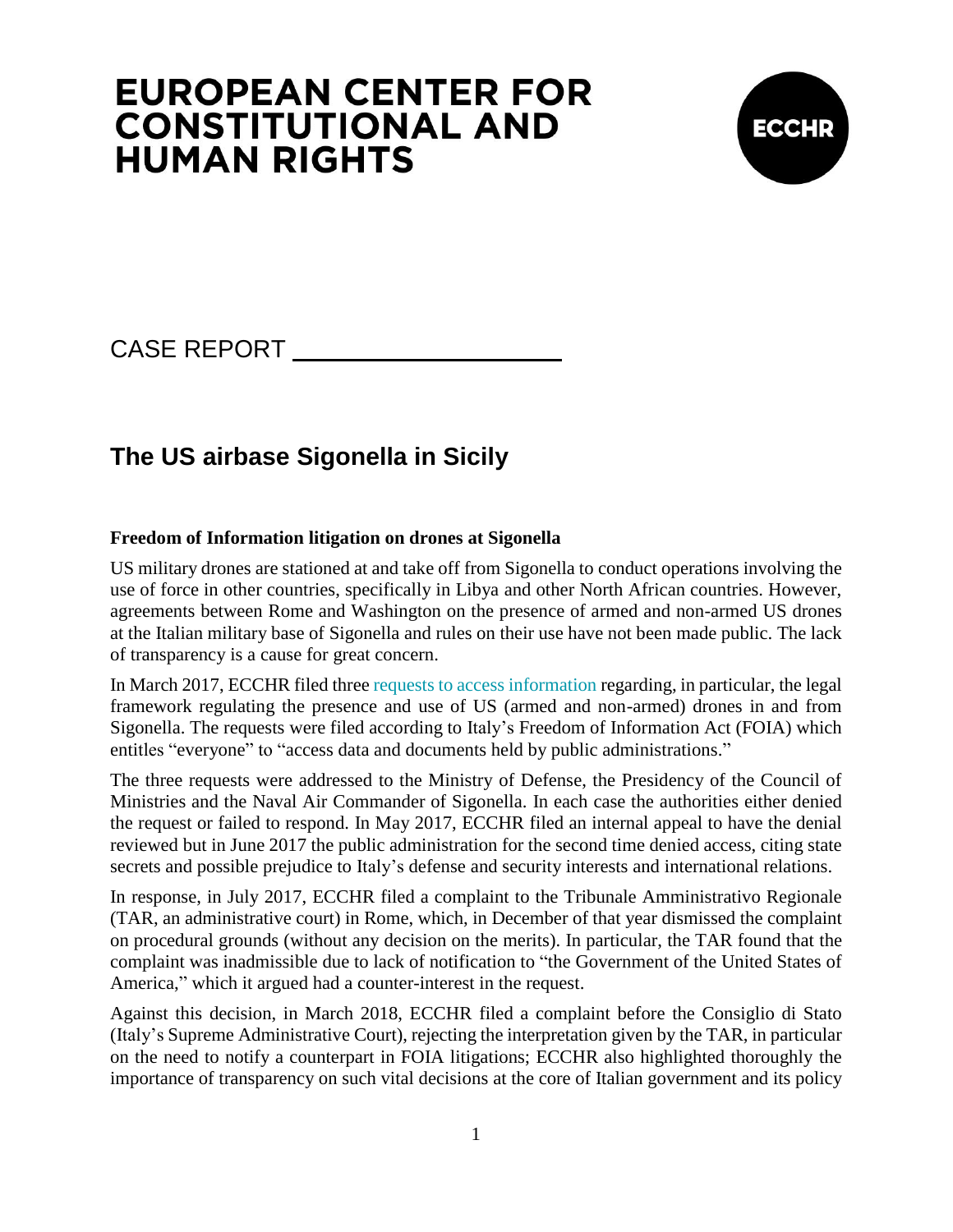on fundamental rights (including the right to life and the limits of the lawful recourse to lethal force).

The Consiglio di Stato referred the case back to the regional court still reaffirming the procedural obligations for ECCHR (the notification to the USA), which ECCHR complied with, when the case was resumed in December 2019. Despite ECCHR's best efforts to fulfil the notification duties, the US rejected the notification claiming, "it would infringe upon the sovereignty or security of the State."

### **The US drone program and European countries' role**

In the context of the so-called global "war on terror," launched in the immediate aftermath of the 11 September 2001 attacks, the use of Remotely Piloted Aircrafts (RPA), commonly known as drones, has become a tactic relied on by the US to kill suspected terrorists overseas, including outside areas of active hostilities.

The program, which began under President George W. Bush, expanded greatly under President Barack Obama. Since taking office in January 2017, President Donald Trump's administration has set some alarming trends with regard to the use of armed drones. The US program raises serious concerns with regard to its compliance with international law and, in particular, international human rights law, international humanitarian law (*jus in bello*) and the law governing the use of inter-state force (*jus ad bellum*).

European countries have been playing a key role in the US drone program of targeted killings overseas, which risks making them complicit in violations of international law and/or in criminal conduct. There is mounting evidence that a number of European countries, including the United Kingdom, Germany, the Netherlands, Denmark and Italy are involved in various ways in the US drone program.

These countries play a key role in the chain that leads to each US drone strike, by sharing intelligence with the US, making military infrastructures available to the US – as in the case of Italy and, specifically, through Sigonella – or otherwise providing aid and assistance in US operations.

#### **Italy's role in the US drone program**

Because of its location at the heart of the Mediterranean Sea, the Sigonella Naval Air Base in Sicily, Italy, has always been of strategic importance for Italy and its NATO allies. Over the last few years, the "hub of the Med" has grown in importance in particular for US drone operations in North Africa (and specifically in Libya) as part of its counter-terrorism operations.

In February 2016, the *[Wall Street Journal](https://www.wsj.com/articles/italy-quietly-agrees-to-armed-u-s-drone-missions-over-libya-1456163730)* revealed that a still publicly undisclosed agreement between Italy and the US had been signed allowing US armed drones based in Sigonella to be deployed in Libya, and more broadly in North Africa, against Islamic State (IS). According to public statements from members of the Italian government at the time, Italy would have consented to US drone operations from Sigonella under two conditions, namely that (a) US armed drones be used only for defensive operations, and (b), that Italy have the authority to approve US operations on a case-by-case basis. However, even prior to that, it is alleged that Italy and the US concluded